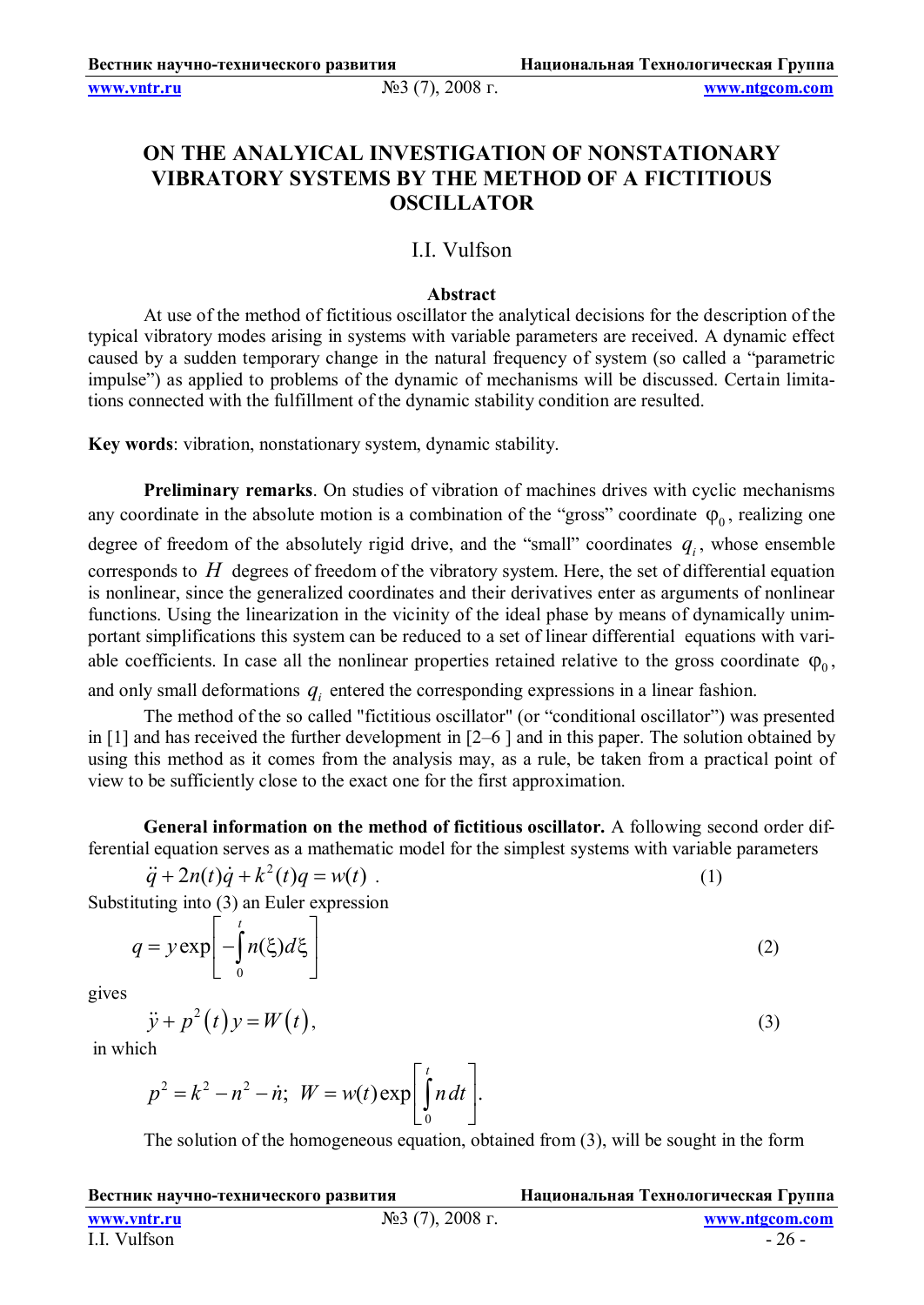**www.vntr.ru** №3 (7), 2008 г. **www.ntgcom.com**

$$
y_* = B(t)\cos\Phi(t) \tag{4}
$$

with one additional condition,  $2\dot{B}\Omega + B\dot{\Omega} = 0$ , where  $\Omega = \dot{\Phi}$ .

After substituting (4) into (3), one obtains after some transformations

$$
y_* = A_0 \exp\left[-0.5\left(z - z_0\right)\right] \cos\left[p_0 \int_0^t e^z dt + \gamma\right],\tag{5}
$$

where  $A_0$ ,  $\gamma$  are amplitude and phase, calculated from the initial conditions;  $p_0$  is an optional parameter with the dimension of a frequency;  $z = \ln(\Omega / p_0)$  and  $z_0 = z(0)$ .

At the same time, the relation between the function  $z(t)$  and variable frequency  $p(t)$  will have the form of the following differential equation, responding to the particular " fictitious oscillator" with the excitation  $2p^2(t)$ 

$$
\ddot{z} - 0, 5\dot{z}^2 + 2p_0^2 e^{2z} = 2p^2(t).
$$
 (6)

The particular solution of the differential equation (3) will have the form

$$
y_{**} = \frac{1}{\sqrt{(\Omega(t))}} \int_0^t \left[ \frac{W(u)}{\sqrt{\Omega(u)}} \sin \int_u^t \Omega(\xi) d\xi \right] du.
$$
 (7)

Allowed  $(2),(5),(7)$  the general solution of Eq.(1) is of the form

$$
q = A_0 \exp\left[-\int_0^t n(\xi)d\xi\right] \sqrt{\frac{\Omega(0)}{\Omega(t)}} \cos\left[\int_0^t \Omega(\xi)d\xi + \gamma\right] + \frac{1}{\sqrt{\Omega(t)}} \int_0^t \sqrt{\frac{w(u)}{\Omega(u)}} \exp\left[-\int_0^t n(\xi)d\xi\right] \sin\left[\int_u^t \Omega(\xi)d\xi\right] \, du \quad (\Omega = e^z).
$$
\n(8)

The expressions obtained establish the bounds between parametric vibrations for the initial system and the forced vibrations for the particular fictitious oscillator, which corresponds to the equation (6). The analogy described above is effective in representing vibrations of the initial system, and does not depend upon the function  $p^2(t)$ . Let us consider certain exact and approximated solutions of equation (6) for a set of characteristic cases.

**Slow changes of**  $p^2(t)$ . One assumes for this case, that the dynamic component of the equation (6) is small in relation to the static one:

$$
\ddot{z} - 0.5 \dot{z}^2 \Box 2 p_0^2 e^{2z} \approx 2 p^2(t).
$$
 (9)

**Вестник научно-технического развития Национальная Технологическая Группа www.vntr.ru** №3 (7), 2008 г. <u>www.ntgcom.com</u><br>II Vulfson <u>27</u> I.I. Vulfson - 27 -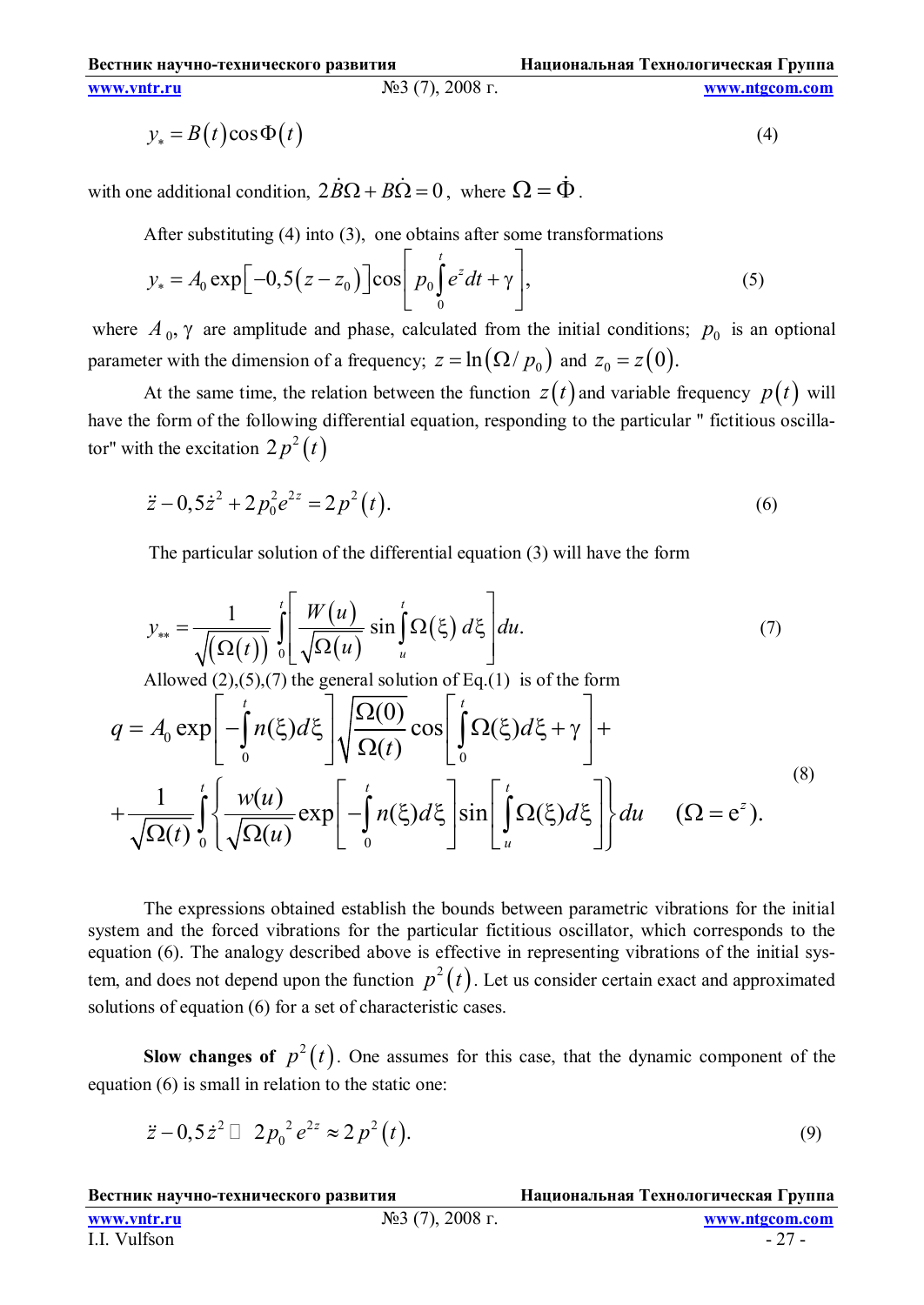| Вестник научно-технического развития |                    | Национальная Технологическая Группа |
|--------------------------------------|--------------------|-------------------------------------|
| www.vntr.ru                          | $N03$ (7), 2008 г. | www.ntgcom.com                      |

At the same time it appears that  $\Omega \approx p$  and that the solution (8) corresponds to the so called *VKB* approximation method [7].

The function  $p^2(t)$  is a piece-wise constant. Using non-dimensional time  $\theta = p_0 t$ , we can rewrite equation (6) in the form

$$
z'' - 0.5z'^2 + 2e^{2z} = 2v^2(\theta),
$$
\n(10)

where

$$
v = \frac{p}{p_0}; \quad z' = \frac{dz}{d\theta}; \quad z'' = \frac{d^2z}{d\theta^2}.
$$

A set of accurate solutions of Eq. (10) for  $v =$  constant may be obtained after substituting  $z'^2 = x$ . Then

$$
\frac{dx}{dz} - x = 4\left(v^2 - e^{2z}\right),\tag{11}
$$

and from this

$$
x = Ce^z - 4(v^2 - e^{2z}).
$$
\n(12)

After finding the optional constant *C* we can deduce the following equation describing a phase trajectory

$$
z' = \pm 2 \sqrt{\left(0, 25 z'_{0}^{2} + v^{2} + e^{2z_{0}}\right)} e^{z-z_{0}} - \left(v^{2} + e^{2z}\right).
$$
 (13)

**The function**  $p^2(t)$  subject to sudden change of value. If we will accept a particular solution of equation (9) in the form of a certain family of functions *z* with variable parameters  $\beta_1 \cdots \beta_m$  then after substituting these into equation (9) we will obtain

$$
p^{2}(t, \beta_{1} \cdots \beta_{m}) = 0, 5\ddot{z} - 0, 25\dot{z}^{2} + p_{0}^{2}e^{2z}.
$$
 (14)

By a suitable choice of the variable parameters  $\beta_1 \cdots \beta_m$  one can obtain "closeness" of the function  $p^2(t)$  to the given function  $p(t)$  for the discussed interval  $[0,t_*]$ , where the sudden changes of that function [2]. For determining the parameters  $\beta_i$  one can, in particular, use the method of quadratic approximation. In this case,

$$
\int_{0}^{t_{*}} p^{2} \frac{\partial p^{2}}{\partial \beta_{k}} dt = \int_{0}^{t_{*}} p^{2} \frac{\partial p^{2}}{\partial \beta_{k}} dt. \qquad (k = 1, ..., m).
$$
 (15)

**Вестник научно-технического развития Национальная Технологическая Группа www.vntr.ru** №3 (7), 2008 г. <u>www.ntgcom.com</u><br>II Vulfson <u>28</u>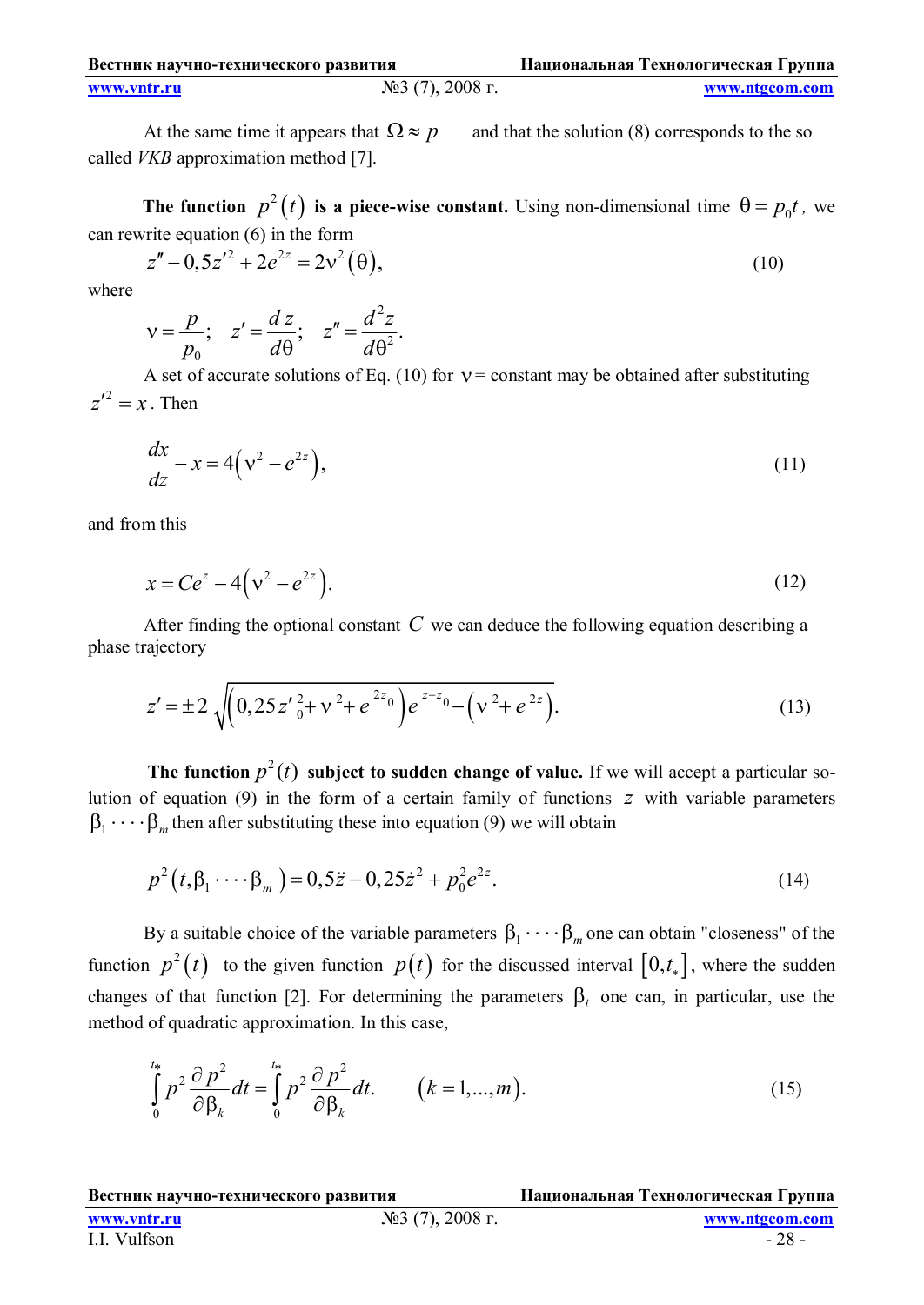| Вестник научно-технического развития |                    | Национальная Технологическая Группа |
|--------------------------------------|--------------------|-------------------------------------|
| www.vntr.ru                          | $N23$ (7), 2008 г. | www.ntgcom.com                      |

If values *t* , are small, then one can use conditions which exist at the boundaries of the interval  $[0,t_*]$ , since the influence of the kind of changes of  $p^2(t)$  upon the solution is relatively negligible.

For the class of problems investigated here the family of functions  $z = \ln(\beta_1 \tau + 1) + \beta_2 \tau + \beta_3$  has merit.

**The change of free vibration amplitude due to a parametric impulse.** Let us assume that a step impulse occurs as

|                   | $ p_0 $ | t<0       | interval I                      |
|-------------------|---------|-----------|---------------------------------|
| $p = \langle p_1$ |         |           | $t \leq t \leq t_1$ interval II |
|                   | $ p_0 $ | $t > t_1$ | interval III.                   |

If the size of the time interval  $t_1$  is close to the average size of the free vibration period, then the above representation of  $p(t)$  as a piece-wise constant (square) function may be used not only for study of mechanisms with variable structure obtained for mechanisms with a continuous change in their free vibration frequency. For that case an exact solution of (13) will be used.

To begin, let us investigate the behavior of the system on the phase plane  $z'(z)$ , (Fig. 3). The most important thing here is to find those values of  $z_{\text{min}}$  for which the values of the amplitude *A*<sub>max</sub> are maximal:

$$
A_{\text{max}} = A_0 \exp\left[-0.5\left(z_{\text{min}} - z_0\right)\right],\tag{16}
$$

where  $A_0 = A(0)$ .

Let us consider the case  $v_1 = p_1 / p_0 < 1$  and the trajectory which during the first interval remains at  $z_0 = 0$ ;  $z' = 0$ . This means a start from the origin of coordinates 0. In the second interval the phase trajectory follows the curve 3.

Let us find a point of that trajectory for which a switch from the second interval into the third one occurs. For that purpose we shall write

$$
\theta - \theta_0 = \int_{z_0}^{z} \frac{dz}{z'}.
$$
\n(17)

Substituting into (17) the solution (13), we will obtain after integrating and transforming,

$$
z = \ln \frac{2v^2v_0}{v^2 + v_0^2 + (v^2 - v_0^2)\cos 2v(\theta - \theta_0)},
$$
\n(18)

where  $V_0$  corresponds to the value of  $V$  at the end of the previous interval.

The value  $z = z_1$ , which is valid at the moment of switching, may now be found from the equation (18) by setting  $\theta = \theta_1$ ;  $v_0 = 1$ . We proceed then to substitute  $z_1$  for  $z$  in equation (13), and thus find  $z'(z_1) = z'_1$ ; in this way we determine the point  $N_i$  of the phase trajectory at which

| Вестник научно-технического развития |                    | Национальная Технологическая Группа |
|--------------------------------------|--------------------|-------------------------------------|
| www.yntr.ru                          | $N23$ (7), 2008 г. | www.ntgcom.com                      |
| I.I. Vulfson                         |                    | $-29-$                              |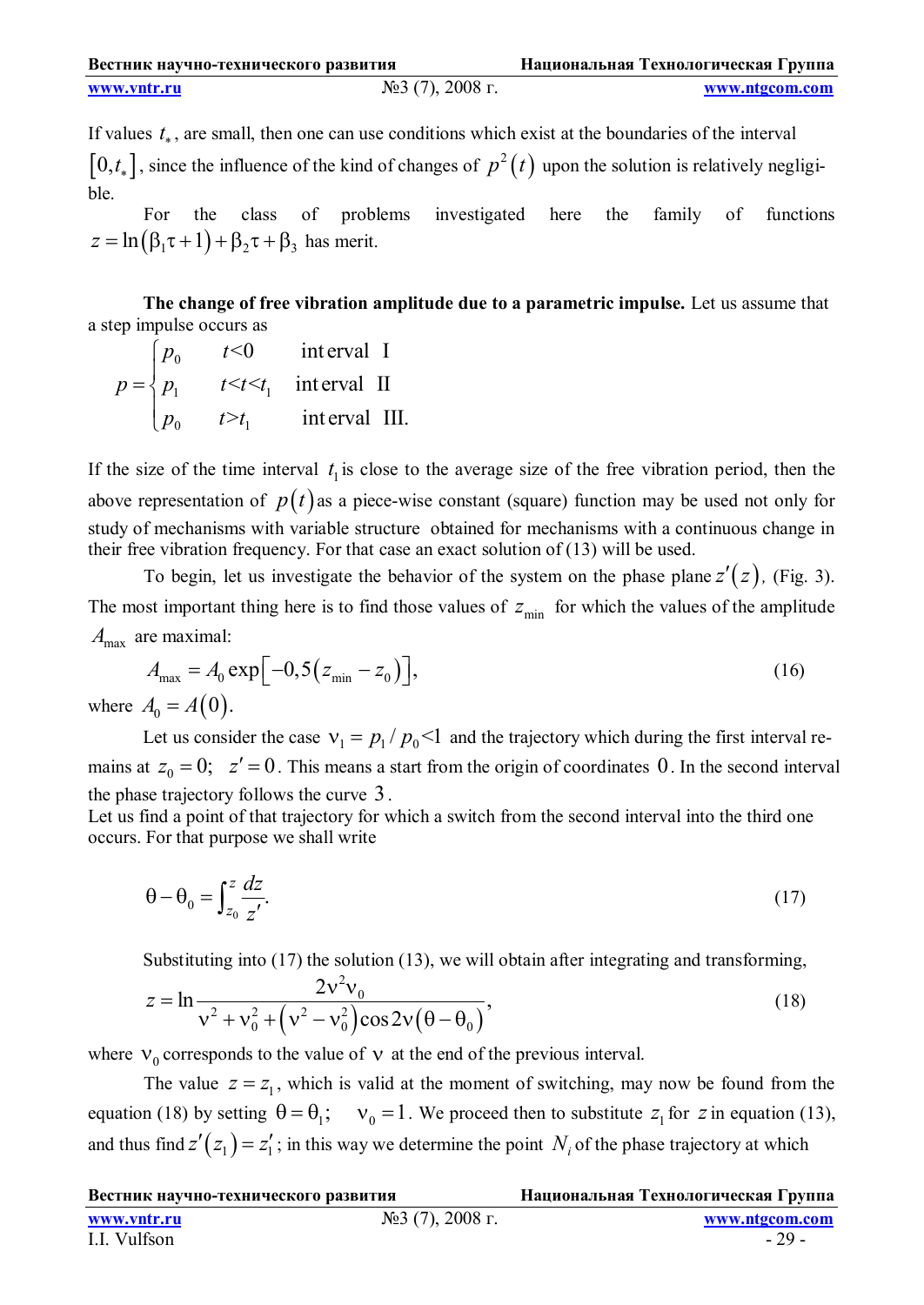| Вестник научно-технического развития |                    | Национальная Технологическая Группа |
|--------------------------------------|--------------------|-------------------------------------|
| www.vntr.ru                          | $N23$ (7), 2008 г. | www.ntgcom.com                      |

switching takes place. Two cases may be met. If  $\theta_1 = p_0 t_1 < (\pi/2v_1)$  there is a switching action at the point  $N_1$ ; and as a result the function  $z$  will not reach its minimum during the second interval. If alternatively  $\theta_1 > (\pi/2v_1)$ , the switchover is at the point  $N_2$ , and so for the second interval there will be observed a minimum value of  $z_{\text{min}} = 2 \ln v_1$ .

During the third interval a phase trajectory as curve 1 will be followed, as can be ascertained from equations (21) and (15) for initial conditions

$$
\theta_0 = \theta_1;
$$
  $z(\theta_1) = z_1;$   $z'(\theta_1) = z'_1;$   $v = 1;$   $v_0 = v_1.$ 

The value of  $z_{\text{min}}$  can be calculated as the smaller root of the following quadratic equations, obtained for  $z' = 0$  from (13):

$$
e^{2z_{\min}} - e^{z_{\min}} \left[ 1 + v_1^2 + \left( 1 - v_1^2 \right) e^{-z_1} \right] + 1. \tag{19}
$$

The two points of the diagram  $M_1$  and  $M_2'$  correspond to these values of  $z_{\text{min}}$ . The case for which  $v_1$ >1 may be analyzed in a rather similar way. This time the phase trajectory for the interval follows the curve 2 from the point  $0$  second to the point  $N_3$ , and then will proceed according to the curves of the family 1. This case differs from that described above, since the minimum value of the function *z* for the second interval is equal to zero. This means that during the second interval  $A \leq A_0$ . The amplitude in the third interval may however reach a great value, and this depends upon the value  $z_{\text{min}}$  (the point  $M_3$ ). Using equations (15) and (21), we will determine now the ratio  $\kappa = A_{\text{max}} / A_0$ , which is also called the amplitude increase coefficient:





**Вестник научно-технического развития Национальная Технологическая Группа**

**www.vntr.ru** №3 (7), 2008 г. **www.ntgcom.com**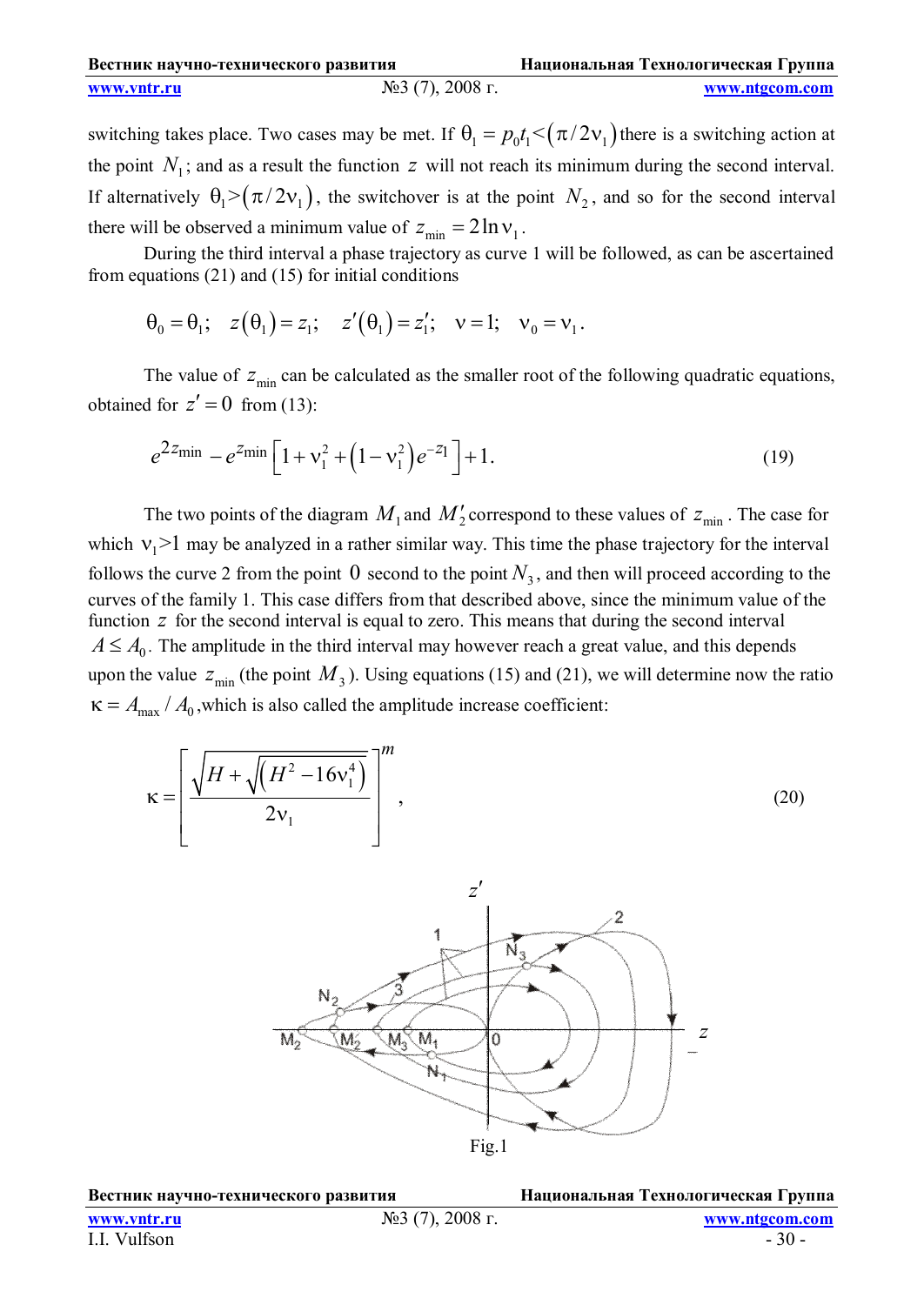**www.vntr.ru** №3 (7), 2008 г. **www.ntgcom.com** where

$$
H = (1 + v_1^2)^2 - (1 - v_1^2)^2 \cos 2v_1 \theta_1; \ m = sign(v_1 - 1)
$$

A plot of function  $\kappa(v_1, \theta_1)$  is presented in Fig. 2



It is easy to show that  $\kappa_{\text{max}} = v_1^m$ . By changing to an initial generalized coordinate *q*, one can write  $q \leq A_0 \kappa \exp\left[-\int_0^t n(t) dt\right].$ 

 **Harmonic pulsation of the function**   $p^2(t)$ . Let us assume that  $2^2 = p_0^2 \left[1 - 2\varepsilon \cos(\omega t + \gamma)\right]$  $p^2 = p_0^2 \left[1 - 2\varepsilon \cos(\omega t + \gamma)\right]$ . Such an assumption will convert equation (3) into a Mathieu equation. Considering the approximated solution of (6) to be in the form  $z = a_0 + a \cos \omega t$ , and using the method of harmonic linearization, we will have

$$
a = \frac{\varepsilon k_0^2(a)}{\left| k_0^2(a) - (\omega/2p_0)^2 \right|} \cdot \frac{aI_0(2a)}{I_1(2a)}; a_0 = 0, 5 \ln \frac{p_0^2 + 0, 125\omega^2}{p_0^2 I_0(2a)}.
$$
\n(21)

Here

**Вестник научно-технического развития Национальная Технологическая Группа**

I.I. Vulfson - 31 -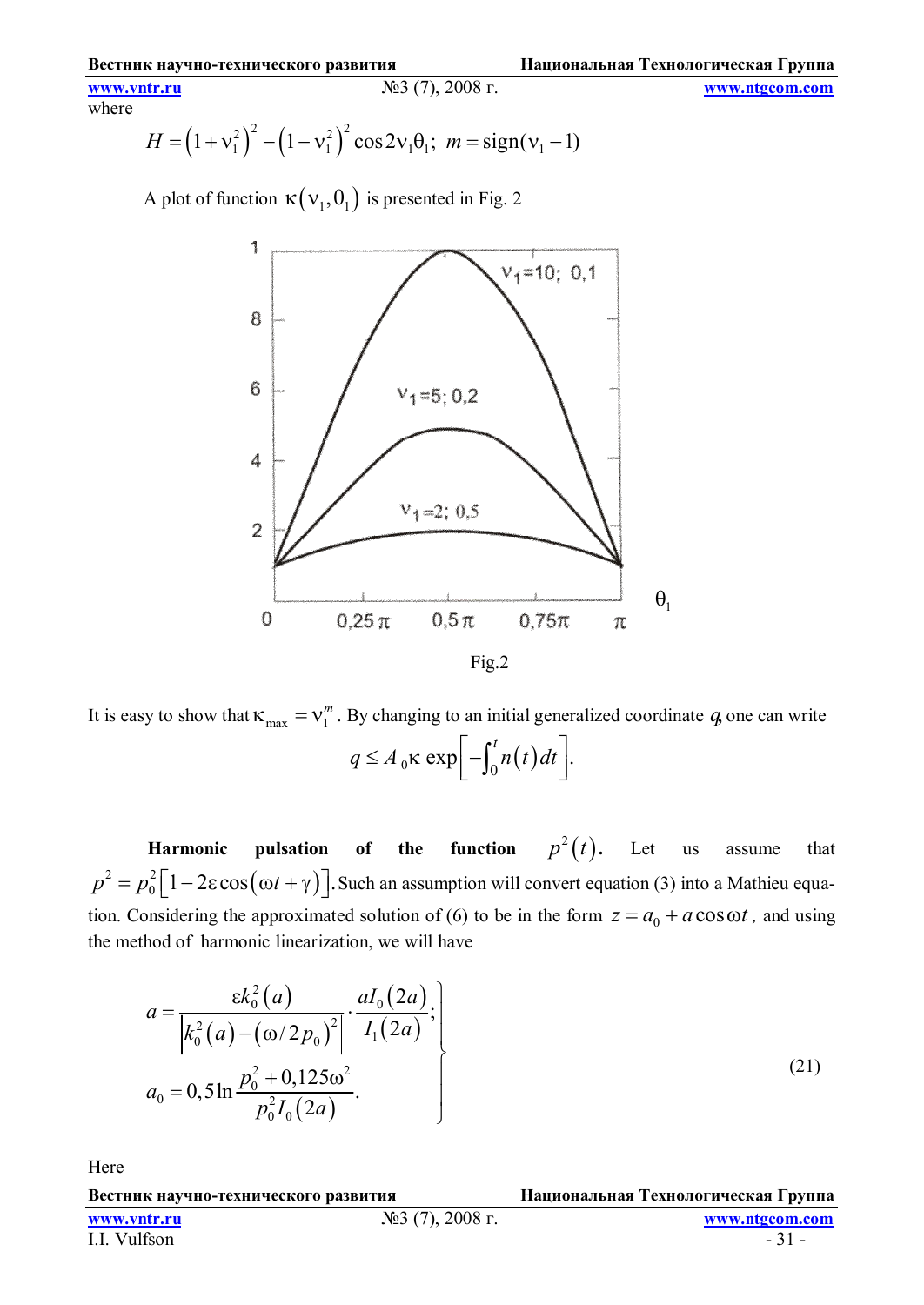$$
\frac{\text{www.vntr.ru}}{k_0^2(a)} = \frac{I_1(2a)}{a\left[I_0(2a) - 0, 5a I_1(2a)\right]}; \quad I_k(2a) = i^{-k}J_k(2ai); \quad i = \sqrt{-1},
$$

where  $J_k$  refers to Bessel's function with an imaginary argument  $2ai$ .

The value of  $k_0(0)$  remains close to a constant even for relatively large values of *a*. For example, if  $a \le 1$ , then  $1 \le k_0 \le 1,035$ .

# Linearization the equation of fictitious oscillator (case  $|z| < 1$ ).

This case is very common in practical applications since it corresponds to the sufficiently large range of change of "natural" frequency, which may be estimated as  $p_{\text{max}}/p_{\text{min}} \leq 4$ . In this case the fictitious oscillator possesses pronounced linear properties. So, for instance, when  $|z|$  < 1, the main frequency of free vibrations of the fictitious oscillator does not deviate more than 3,5% from the mean value. This oscillator allows, in the present case, for carrying out the linearization of the coefficients of Eq.(), after which it takes the from

$$
\ddot{z} + 4\overline{p}^2 z = 2(p^2 - \overline{p}^2),
$$
\n(22)

where  $\overline{p}^2$  is the mean value of the function  $p^2(t)$ .

Eq. (22) has an exact analytical solution. Let us illustrate now the possibility of the parametrical excitation in the zone of the main parametric resonance. Suppose, for example, that pulsation of the function  $p^2(t)$  takes place near the mean value  $\overline{p}^2$ . Pulsation frequency is  $\omega$ , and  $p^2 = \overline{p}^2 (1 - \varepsilon \cos \omega t)$ , where  $\varepsilon$  is the depth of the pulsation. Than from (22),  $\ddot{z} + 4\overline{p}^2 z = -2\varepsilon \cos \omega t$ . It is obvious that the fictitious oscillator resonates at  $\omega = 2\overline{p}$ , which corresponds to the main parametric resonance of the original system. The amplitude build-up of the fictitious oscillator is a necessary, though insufficient, condition for dynamic instability of the original system. On the other hand, it may be argued that the condition of a limited value of the variable amplitude in the first component of the solution (22) is sufficient (but not necessary) for dynamic stability. These conditions will be considered further.

On a phase plane (Fig.3) a good agreement of the exact solution  $z(t)$  (continuous line) and the approached solution  $z_*(t)$  (dashed line) is illustrated for a parametrical impulse (Fig.3,a) and a parametrical resonance (Fig 3,b).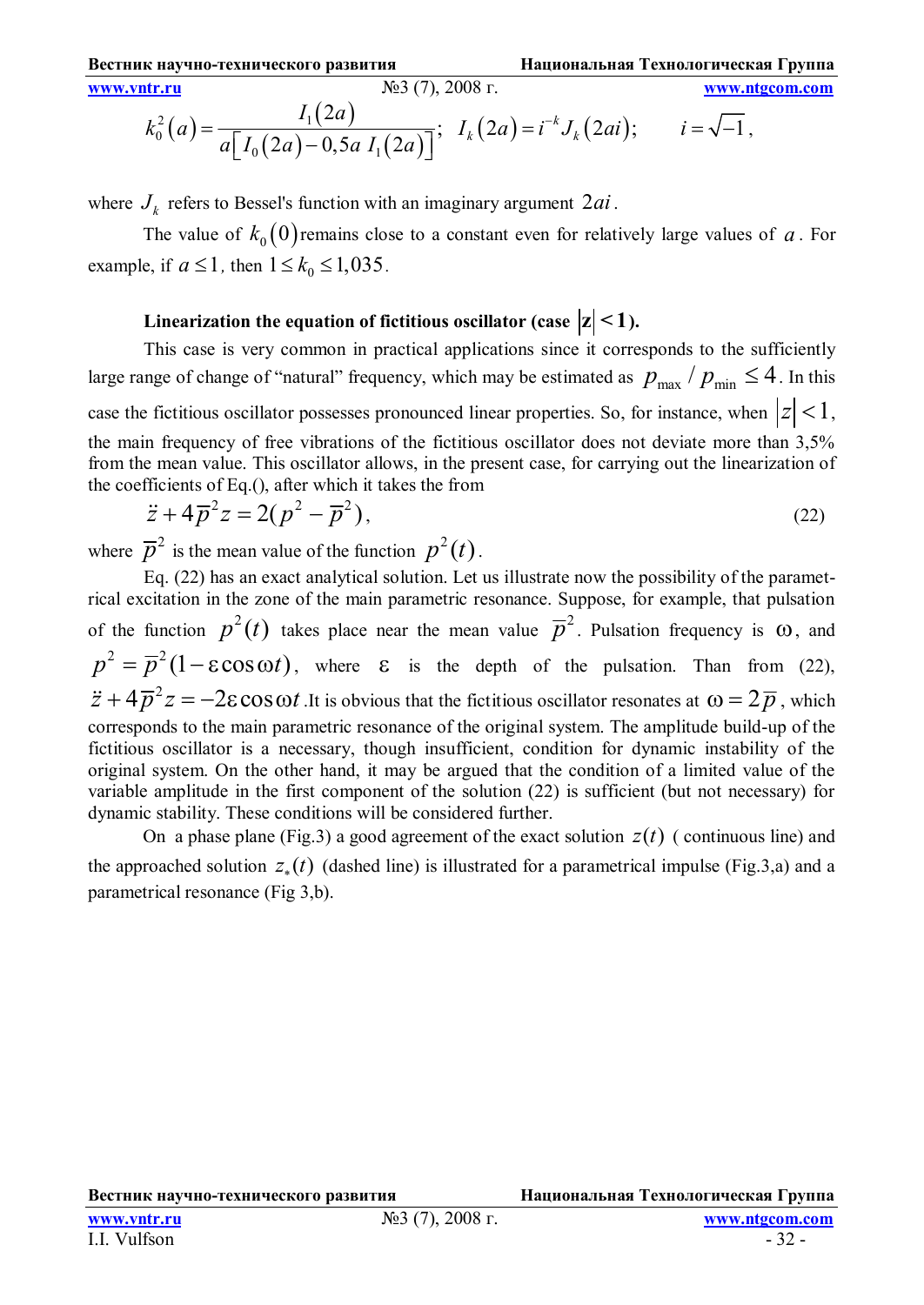

Fig.3

### **Analytical method of construction of solution for steady-state regimes**

*The equivalent differential equation with constant factors.* The variable factor  $n(t)$  in the differential equation (1) can be submitted as the sum dissipate and gyroscopic components  $n_0 + n_1$ .

**Вестник научно-технического развития Национальная Технологическая Группа**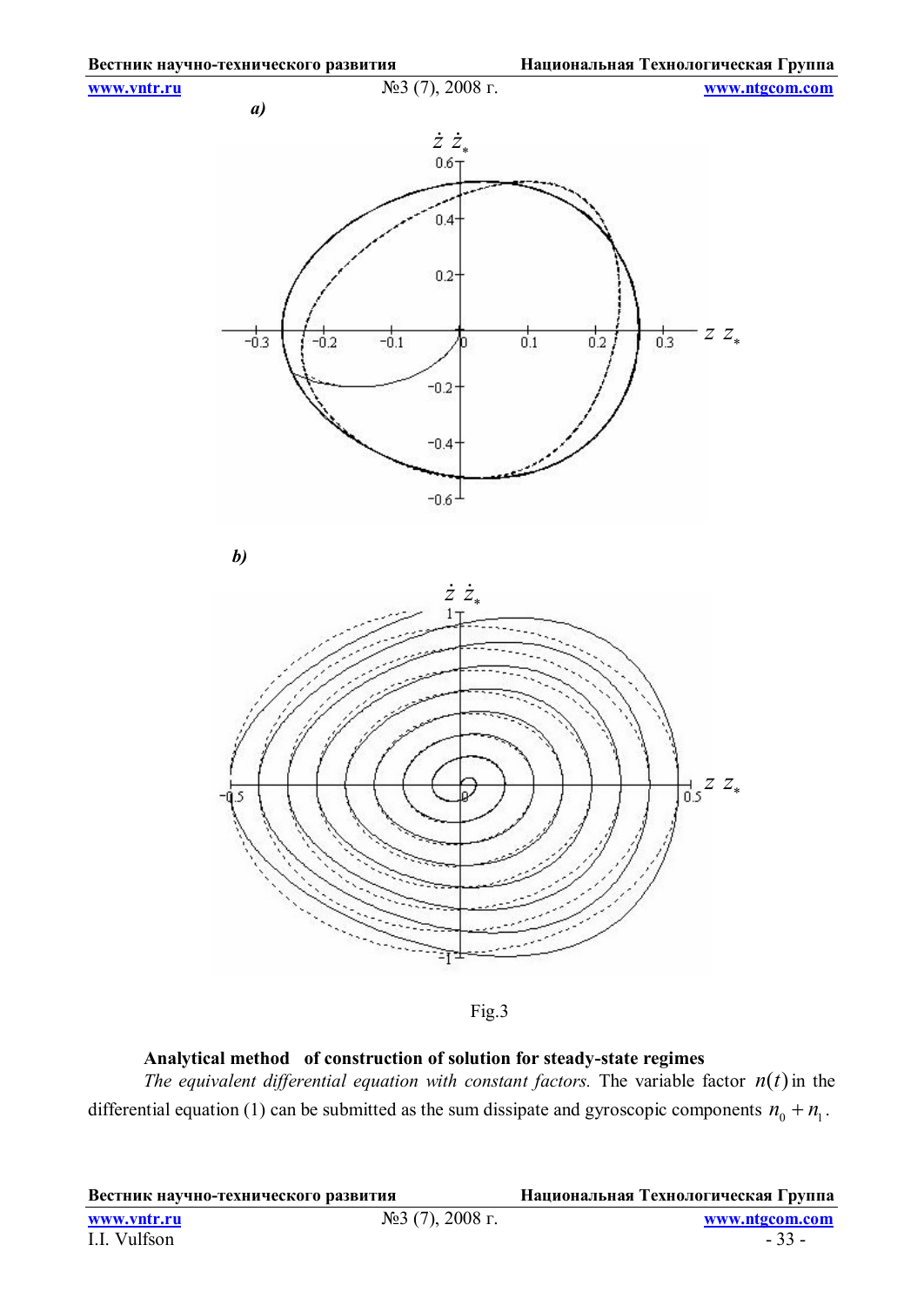**www.vntr.ru** №3 (7), 2008 г. **www.ntgcom.com**

We shall enter into consideration new variables: instead of time *t* we shall accept dimensionless  
time 
$$
\Phi = \overline{p} \int_{0}^{t} e^{z(\xi)} d\xi
$$
, and instead of  $q$  – variable  

$$
\eta = q \exp \left[ \int_{0}^{t} n_1(\xi) d\xi + 0, 5z(t) \right]
$$
(23)  
By using new coordinates (23) becomes the differential equation with constant factors:

$$
\frac{d^2\eta}{d\Phi^2} + 2\delta \frac{d\eta}{d\Phi} + (1 + \delta^2)\eta = L(\Phi),\tag{24}
$$

where  $\delta = n_0 / \bar{p} = 9/(2\pi); L = w\bar{p}^{-2}$ 1  $\boldsymbol{0}$  $\exp \left[ \int n_1(\xi) d\xi - 1, 5 \right]$ *t*  $L = w\overline{p}^{-2} \exp \left[ \int n_1(\xi) d\xi - 1, 5z \right]$   $= w\overline{p}^{-2} \exp \left[ \int_0^1 n_1(\xi) d\xi - 1, 5z \right], \quad \Theta$  is the logarithmic decrement;  $\overline{p}$  is the mean value of the function  $p(t)$ .

*Determination of the established modes.* In the non resonance regimes, both function  $n_1(t)$ and forced vibrations of the fictitious oscillator  $z(t)$  are periodic functions of period  $\tau$ . It is obvious that, in this case, function  $L(\Phi)$  is also periodical, and the dimensionless value of the period of this function is equal to  $\Phi(\tau) \approx \overline{p}\tau = 2\pi\overline{p}/\omega$ , where  $\omega = 2\pi/\tau$ . The dimensionless time  $\Phi$  is a monotonously increasing function of time since  $d\Phi/dt = \Omega(t) = \overline{p} e^z > 0$ .

Periodic function  $L(\Phi)$  can be presented as a Fourier series for the argument  $\Phi$ .

$$
L(\Phi) = L_0 + \sum_{j}^{\infty} (L_{cj} \cos j \tilde{\omega} \Phi + L_{sj} \sin j \tilde{\omega} \Phi), \qquad (25)
$$

where

$$
L_0 = \Phi^{-1}(\tau) \int_0^{\Phi(\tau)} L(\Phi) d\Phi = \overline{p} \Phi^{-1}(\tau) \int_0^{\tau} L(t) e^{z(t)} dt;
$$
  
\n
$$
L_{cj} = 2\Phi^{-1}(\tau) \int_0^{\Phi(\tau)} L(\Phi) \cos j\tilde{\omega} d\Phi = 2\overline{p} \Phi^{-1}(\tau) \int_0^{\tau} L(t) e^{z(t)} \cos(j\tilde{\omega} \Phi(t)) dt;
$$
  
\n
$$
L_{sj} = 2\Phi^{-1}(\tau) \int_0^{\Phi(\tau)} L(\Phi) \sin j\tilde{\omega} \Phi d\Phi = 2\overline{p} \Phi^{-1}(\tau) \int_0^{\tau} L(t) e^{z(t)} \sin(j\tilde{\omega} \Phi(t)) dt;
$$
  
\n
$$
\tilde{\omega} = 2\pi/\Phi(\tau) \approx 2\pi/(\overline{p}\tau).
$$
\n(26)

After the decision the differential equation (24) at the account (25), (26) and considering dependence (2), after returning to variable *q* it is received

$$
q = \exp\left[-\int_{0}^{t} n_{1}(\xi)d\xi - z(t)/2\right]\left\{L_{0} + \sum_{j=1}^{\infty} \frac{L_{j}\sin[j\tilde{\omega}\Phi(t) + \gamma_{j} - \Delta_{j}]}{\sqrt{(1 - j^{2}\tilde{\omega}^{2})^{2} + 4j^{2}\tilde{\omega}^{2}\delta^{2}}}\right\},
$$
(27)

**Вестник научно-технического развития Национальная Технологическая Группа**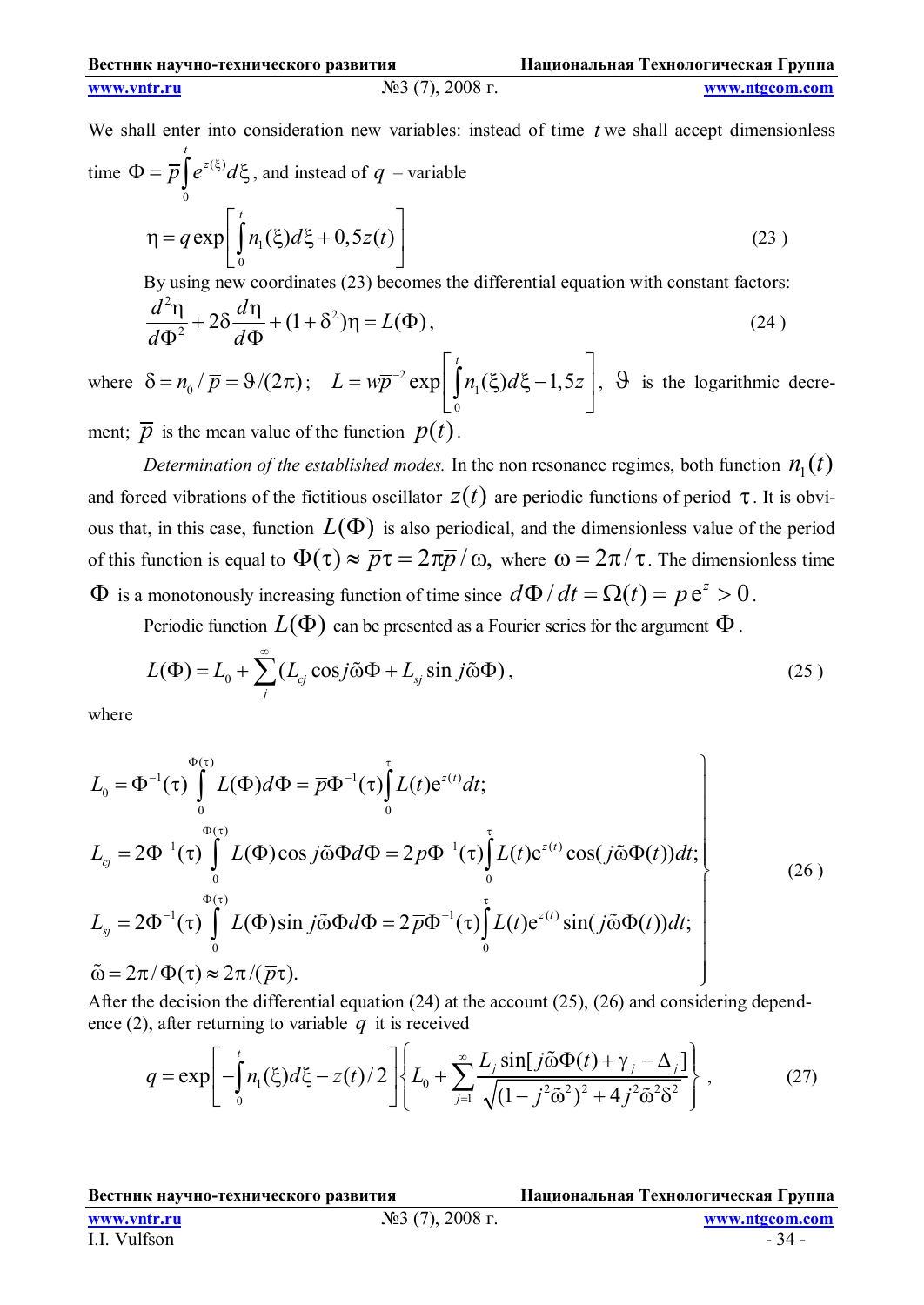**Вестник научно-технического развития Национальная Технологическая Группа www.vntr.ru** №3 (7), 2008 г. **www.ntgcom.com** where  $\delta = n_0 / \overline{p} \left( \delta^2 \Box 1 \right)$  $\delta = n_0 / \bar{p} \left( \delta^2 \Box 1 \right); L_j = \sqrt{L_{ci}^2 + L_{sj}^2} ; \sin \gamma_j = L_{cj} / L_j; \cos \gamma_j = L_{cj} / L_j;$  $\Delta_i = \arctg[2j\tilde{\omega}\delta/(1 - j^2\tilde{\omega}^2)]$   $(j\tilde{\omega} \neq 2)$ .

In practical cases, as it already has been mentioned, the condition  $|z| < 1$  is usually satisfied. Than  $z \approx z_*$  (see above), and

$$
z \approx 2 \sum_{j=1}^{j_{\text{max}}} \frac{E_j}{4 \overline{p}^2 - j^2 \tilde{\omega}^2} \sin(j \tilde{\omega} t + \gamma_j - \Delta_j). \tag{28}
$$

At slow change of parameters  $(j_{\text{max}} \omega_0 \Box 2\bar{p})$   $e^z \approx p/\bar{p}$ , and formulas (27), (28) accordingly become simpler.

This method is especially convenient at sufficiently smooth functions  $p(t)$  and  $w(t)$ , when only a small number can be retained in a Fourier series.

### **Numerico-analytical method of construction a closed form solution.**

For sharp changes of functions  $p(t)$  and  $w(t)$  the closed form solution is preferable. But in this case some difficulties emerge when we find a particular solution. In analysis of steady-state regimes, application of numerical methods of calculation often causes large cumulative errors due to a great number of integration steps. The numerico-analytical method of constructing the solution does not have this shortcoming. The method consists of several stages.

1. The numerical integration of the differential equation of the fictitious oscillator () with

zero initial conditions. At this stage we calculate  $z(t)$ ,  $z(\tau)$ ,  $\Omega(\tau) = pe^{z(\tau)}$ ,  $\Phi(\tau) = \overline{p} \int e^{z} dt$ 0 τ  $\Phi(\tau) = \overline{p} \int e^z dt$ .

2. The determination of the particular solution *Y* by the numerical integration of the differential Eq.(6) with zero initial conditions. At this stage we calculate  $Y(\tau)$ ,  $\dot{Y}(\tau)$ .

3. The determination of initial conditions corresponding to the steady-state re-

gime:  $q_0 = \mu D_0 \sin(\gamma^0)$ ,  $\dot{q}_0 = \mu D_0 \overline{p} \cos(\gamma^0)$ , where  $D_0 = \sqrt{A_0^2 + B_0^2}$ ,  $\gamma^0 = \gamma + \arcsin(\mu e^{-3N} \sin 2\pi N); \ A_0 = Y(\tau); B_0 = [\dot{Y}(\tau) + 0.5\dot{z}(\tau)Y(0)]\Omega^{-1}(\tau);$  $\mu = (1 - 2e^{-9N} \cos 2\pi N + e^{-2\pi N})^{-0.5}$ ;  $\sin \gamma = A_0 / D_0$ ;  $\cos \gamma = B_0 / D_0$ ;  $N = \bar{p} / \omega$ .

4. The numerical integration of the original differential equation with the thus defined initial conditions.

In this method, only certain intermediate functions in the limited interval of time are determined by numerical integration. Conditions of periodicity are inserted in the solution by an analytical method, specifically, by means of the method of the fictitious oscillator. The latter fact has a substantial effect on the solution accuracy and for obtaining effective engineering estimates as well.

If the parameters of the system are changing slowly, some simplifications of the method are possible. In this case there is no need to integrate the differential equation of the fictitious oscillator

since 
$$
\Omega = \overline{p}e^z \approx p
$$
;  $\Phi = \int_0^t p(\xi) d\xi$ ;  $z = \ln p/\overline{p}$ ;  $N = \overline{p}/\omega$ .

### **Dynamic stability conditions.**

In many mechanisms a change of the "natural" frequency takes place slowly. This does not exclude, however, the possibility of an increase in the vibration amplitude during certain intervals, caused by a local violation of the conditions for dynamic stability. According to (8) the amplitude

**Вестник научно-технического развития Национальная Технологическая Группа**

I.I. Vulfson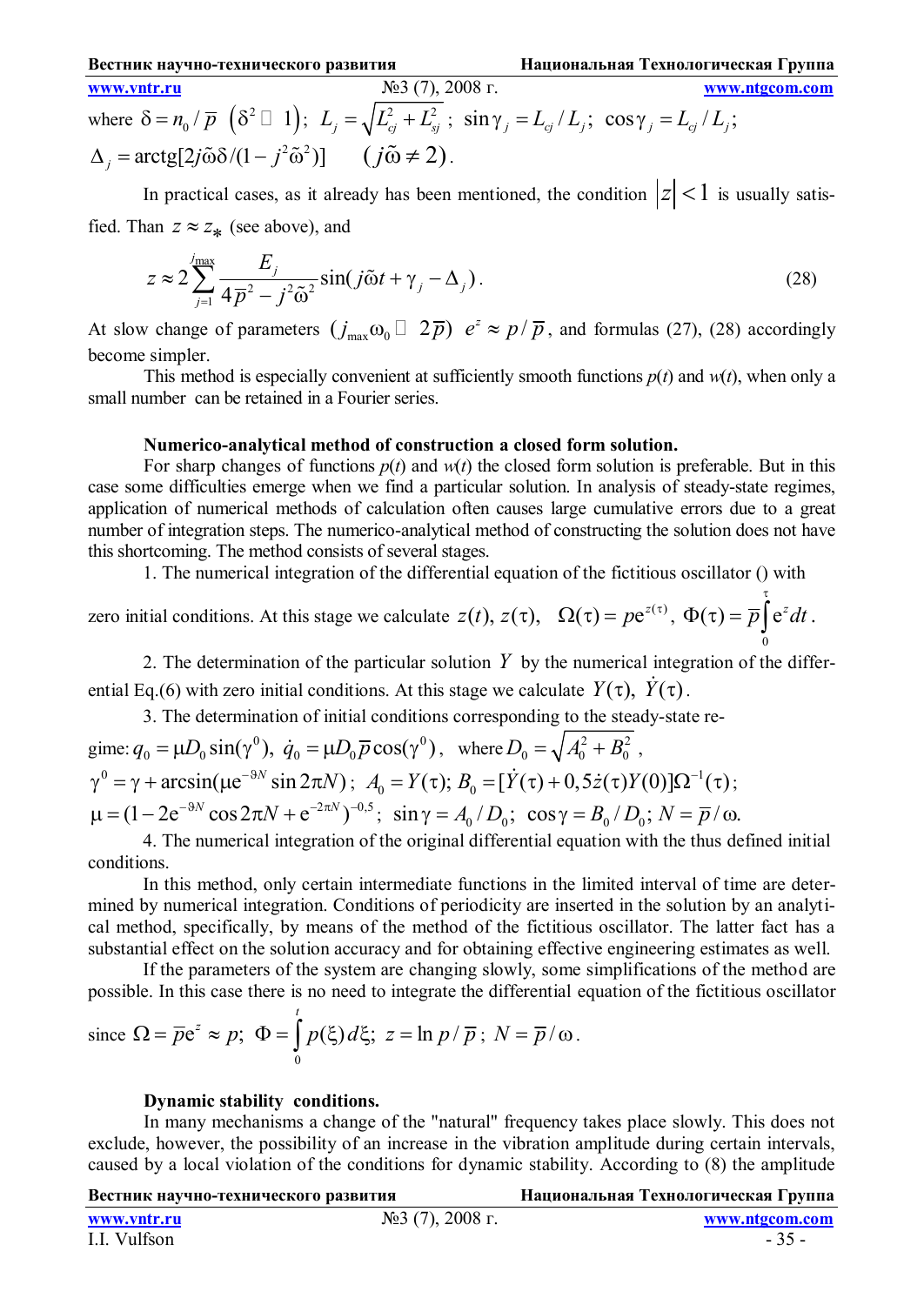### **www.vntr.ru** №3 (7), 2008 г. **www.ntgcom.com**

of free and accompanying vibrations excited due to various pulse disturbances is changing in time proportional to the function

$$
S = p(t)^{-0.5} \exp[-\int_{0}^{t} n(\xi)d\xi].
$$
 (29)

It is easy to make sure that at constant parameters the function *S* is always decreasing and, therefore, that the free and accompanying vibrations are decaying. With changing parameters it may happen that  $dS/dt > 0$ , therefore the traditional decaying character of variation of these vibrations can be disturbed. This effect reveals a violation of the conditions of dynamic stability. In the similar case, the zone of the build-up is replaced by the zone of decay (Fig.4); therefore we do not experience the unlimited increase of the amplitudes typical, for example, to a parametric resonance.



Fig.4

 Nevertheless, under some unfavorable conditions the increase of amplitudes may become rather intensive. This calls for the dynamic synthesis to remove the possibility of the occurrence of such zones. It is easy to achieve by requiring  $dS/dt < 0$ . Using (29) we have

$$
n + \frac{\dot{p}}{2p} > 0. \tag{30}
$$

It is possible to show that condition (30) can also be obtained by the direct Lyapunov method and is, consequently, the sufficient condition for absolute stability [5]. Compliance with this condition removes also the possibility of the build-up in the zones of the main parametric resonances.

When parametric impulses are repeated periodically, then the maximum possible value of the amplitude for one period  $\tau$  may reach a value as great as

$$
A_{1} = A_{0} \exp\left[-\int_{0}^{\tau} n(t)dt\right] \prod_{i=1}^{s} \kappa_{i},
$$
\n(31)

where *s* is the number of parametric impulses occurring during this one period  $\tau$ . Obviously, a sufficient condition necessary for suppressing a parametric excitation will be of the kind

| Вестник научно-технического развития |                                           | Национальная Технологическая Группа |
|--------------------------------------|-------------------------------------------|-------------------------------------|
| www.yntr.ru                          | $\mathcal{N}$ <sup>o</sup> 3 (7), 2008 г. | www.ntgcom.com                      |
| I.I. Vulfson                         |                                           | $-36-$                              |